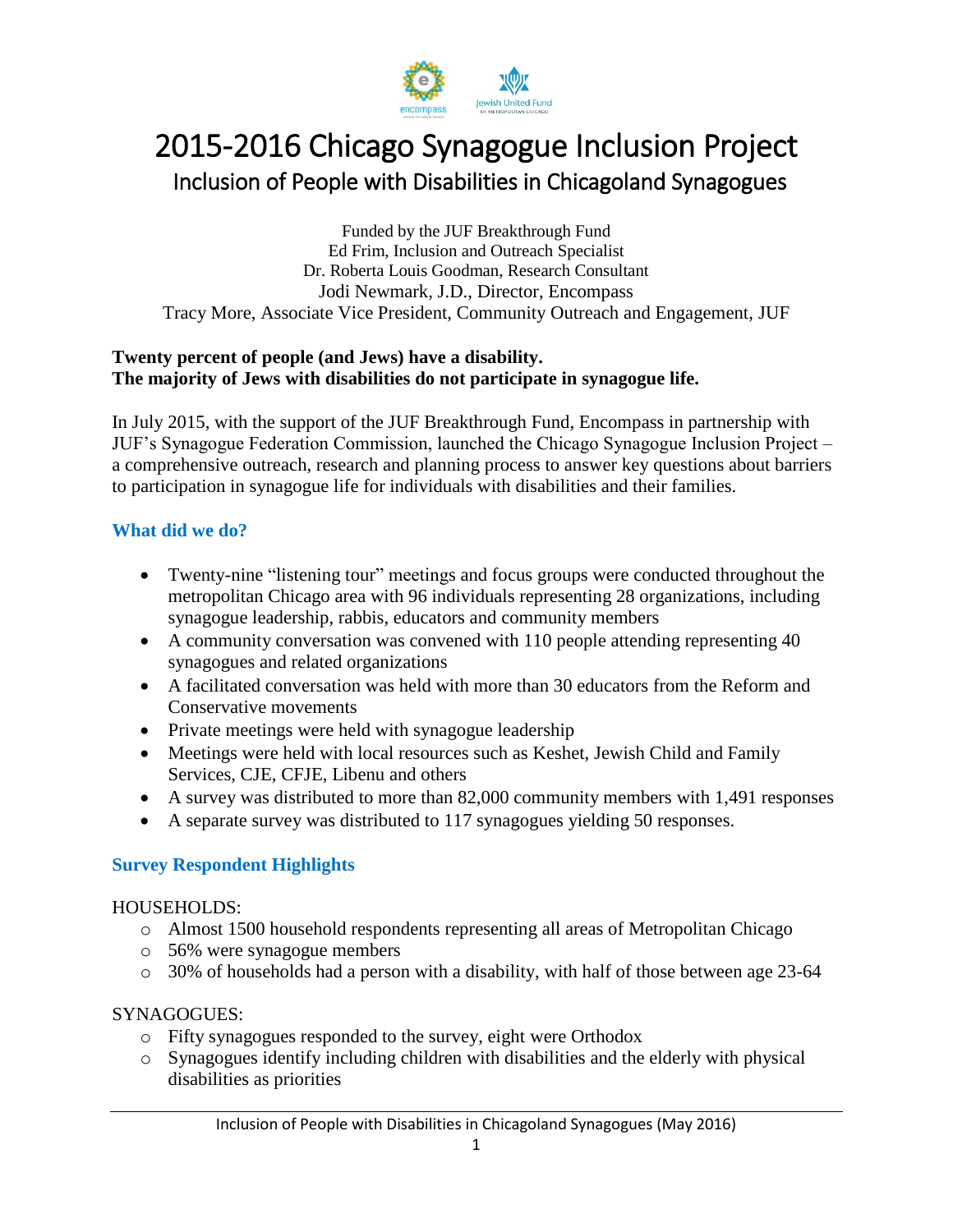

# **KEY FINDINGS**

*#1: Households touched by a disability report feeling invisible, left out or perceived as disruptive*

"*Our congregation has been wonderful to us. Our daughter has been welcomed, but it's the work of a [single individual] who really makes things happen. Now that our daughter is over 18, there's no programming for her. Very sad*." Synagogue member

Sixty-one households responded that they had a young adult 19-22 with an intellectual/ developmental disability.

Thirty-two percent of all survey respondents reported that either they or a family member have a disability, 50% of this sub-group identified the disability as intellectual/developmental, more than any other category, and 51% of this same sub-group identified the person with a disability as an adult (23-64 years old). Yet in the focus groups, it was evident that many synagogue leaders conceived of disabilities for adults almost entirely in terms of physical access to space and worship – getting in the door, being able to read books, access to *bimah* – and of developmental disabilities as an issue mainly affecting children in the educational setting.

#### *#2: Congregations don't always know who has disabilities*

*"If we know who we know, there is an exponential number that we don't know." "They do a good job with bar mitzvah for disabilities, but everything else, groups, outings, inclusion, peers is completing missing."*

It was clear in the focus group discussions with congregational leaders that they do not always know who among their congregants have disabilities, and they certainly do not know about potential members in their geographical area with disabilities. Many noted this issue, and most congregations expressed a desire for assistance in identifying individuals and families in their area. Some of what was expressed included:

*[Challenge is…] "not knowing enough about individuals with special needs, as well as appropriate accommodations/modifications."*  Individual with household member with a disability

*"One of the interesting questions that has come up in our discussions is whether we proactively do something even if we don't know of a congregant who needs it."* Synagogue leader

*"We run into children with learning issues. Some parents don't want to disclose because synagogue is the only place child can feel 'normal."* Synagogue professional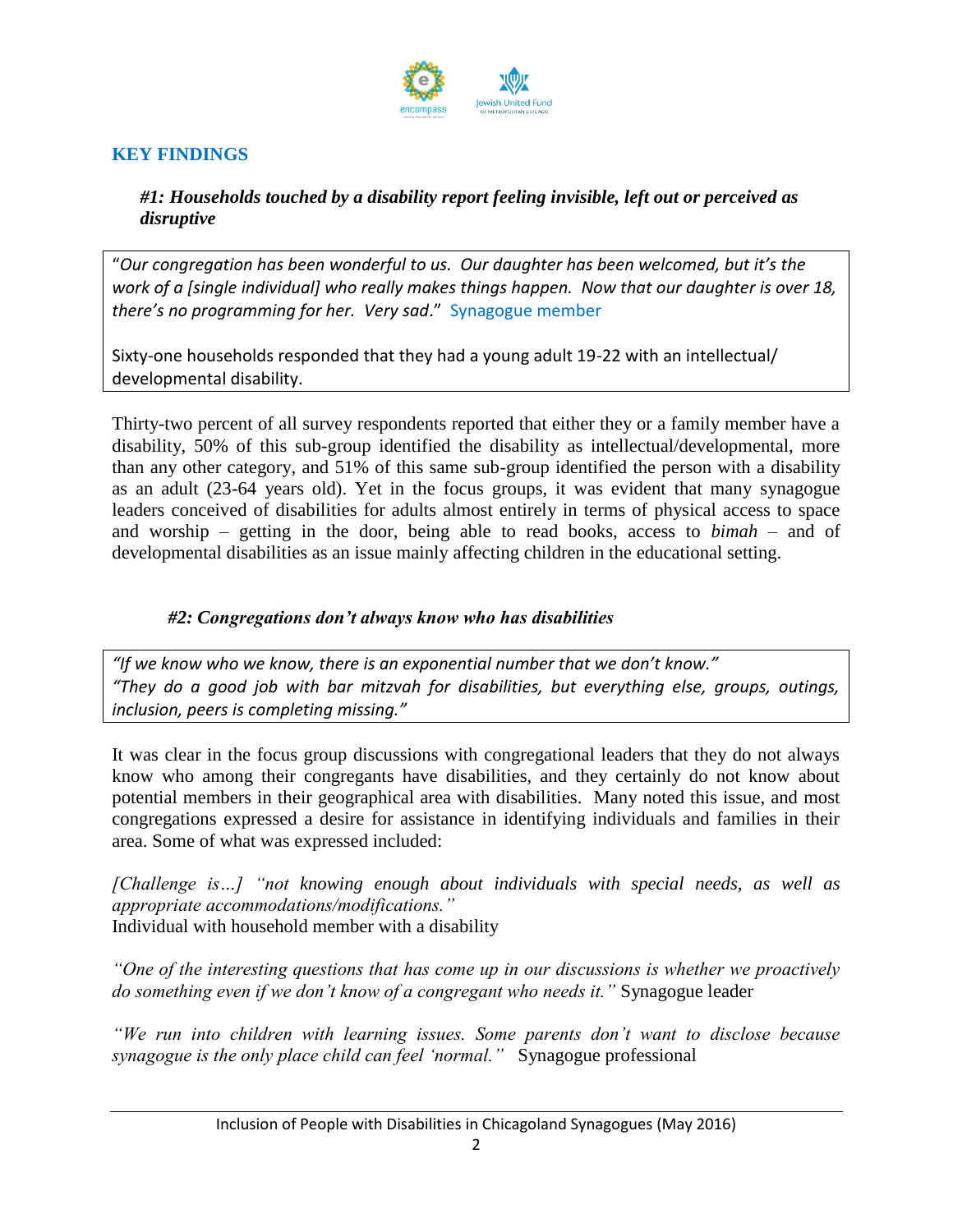

#### **#3: Perceptions of Inclusion Impacts Synagogue Membership**

*"I have a daughter who has learning disabilities. Our temple did not have a program for*  her....Twenty years later she found what she wanted in a church." Former Synagogue Member

*"I have been looking for a way to attend a progressive synagogue where my autistic son and my typical child can both feel welcome."* Non-Member

A majority of survey respondents and focus group participants indicated that a congregation's inclusion efforts would greatly impact their membership decision. A keen desire was expressed among households affected by disabilities for a spiritual home, for a place where the whole family, including children and adults with disabilities, can worship and belong. This is true for unaffiliated households, who don't know where to go, as well as affiliated households, who do not feel entirely welcome. Seventy percent of unaffiliated households with a disability said that a congregation's inclusion efforts would positively influence their decision about membership, as did 67% of affiliated members with a disability in their household. Even 57% of unaffiliated households with *no disability* said it would positively influence a membership decision and nearly half (49%) of those currently affiliated with no disability said it would. Clearly, a sustained, community effort around inclusion could bring in unaffiliated members with and without disabilities, and would help retain and strengthen the bonds of all affiliated members.

#### *#4: Synagogue leaders rate inclusion efforts higher than household respondents.*

Synagogue leaders consistently reported that their synagogues were doing a better job in responding to the needs of members with disabilities than the actual members with disabilities reported the synagogues were doing. Their different responses to questions about whether "my synagogue or the synagogue near me does a good job of..." revealed a stark perceptual divide: "accessibility to bar/bat mitzvah experience" (leaders 88%, members 63%); "supporting children's learning needs" (leaders 76%, members 45%);"involving children with intellectual, developmental disabilities and their families (leaders 72%; members 50%). Only when it came to the needs of adults in the synagogue – "involving adults with intellectual/developmental disabilities," (leaders 50%, members 33%); "involving people with social emotional, mental health needs" (leaders 45%, members 34%), did a majority of leaders waiver in giving themselves high marks, although a perceptual gulf remained between the two groups.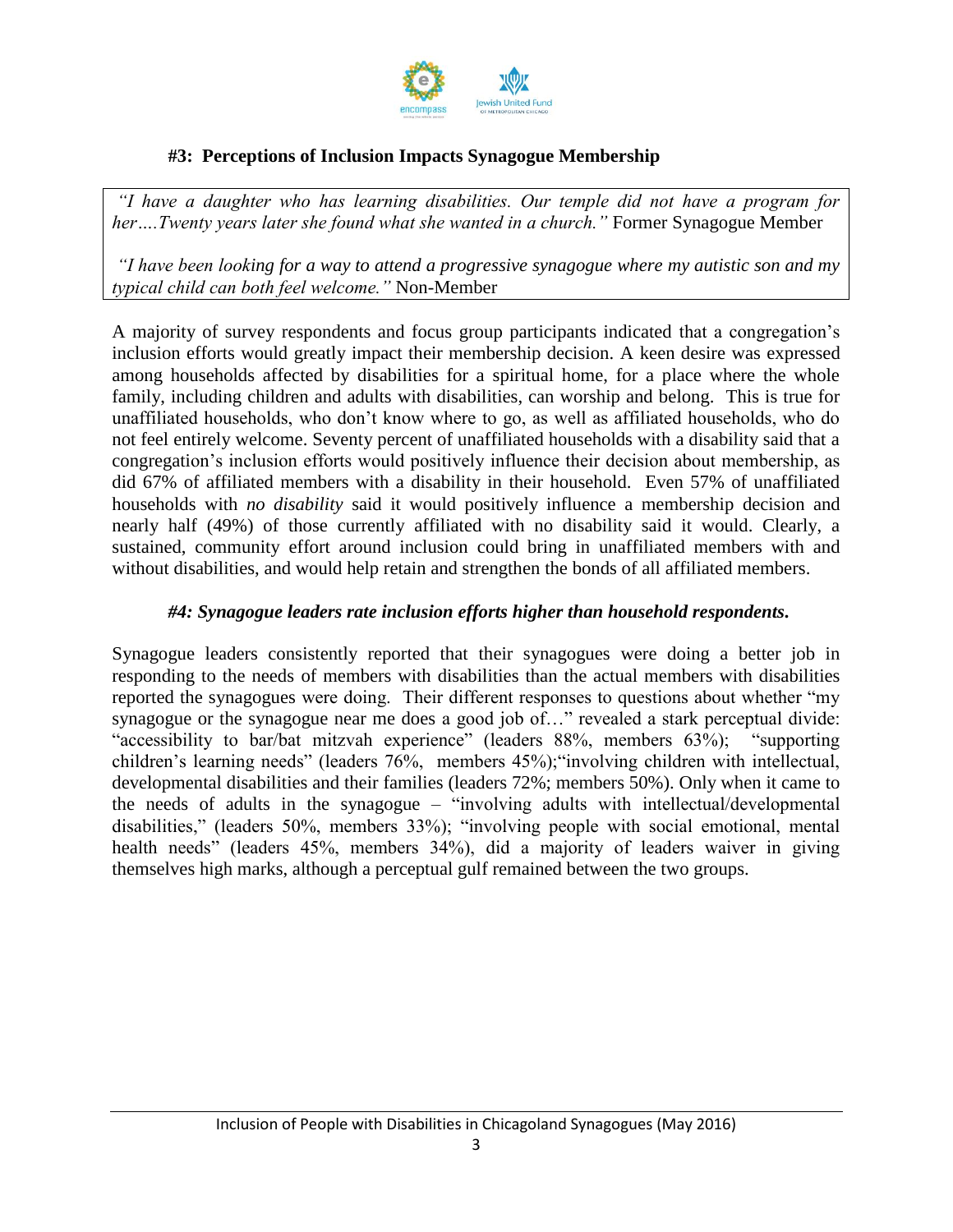

| Finding #4 Synagogue leaders rate inclusion efforts higher than<br>household respondents<br>10 |                                                                                                  |
|------------------------------------------------------------------------------------------------|--------------------------------------------------------------------------------------------------|
| My synagogue does a good job of                                                                |                                                                                                  |
|                                                                                                | % difference between synagogue<br>members who mentioned a disability<br>and synagogue leadership |
| involving people with social, emotional, mental health needs                                   | $-11$                                                                                            |
| involving adults with intellectual/developmental disabilities                                  | $-17$                                                                                            |
| supporting children's learning needs                                                           | $-21$                                                                                            |
| accessibility bar/bat mitzvah experience                                                       | $-22$                                                                                            |
| involving children with intellectual, developmental disabilities and<br>their families         | $-22$                                                                                            |

### *#5: Synagogues are inconsistent and ad-hoc in their approach and ability to be inclusive of individuals with disabilities and their families*

*"The first reaction I sometimes get is: 'Let's have a disabilities Shabbat' or the like. We don't want that; we want every Shabbat (or program, class, etc.) to be accessible to all."*  Synagogue leader's rationale on why creating a culture of inclusion is the desired approach

*[At our congregation], "we believe in full inclusion and universal design. Everything we do with an inclusive lens. Rather than plan programs specifically for people with disabilities (sometimes that is appropriate) that may separate them from the community, we try to make everything we do inclusive. For example: fidget toys are available at all times, and our sign language interpreter is with us once a month, regardless of whether or not our deaf congregants will be in attendance."* 

Synagogue leader

Approaches to inclusion and capacity varies greatly from synagogue to synagogue. Frequent barriers to efforts include physical facilities (not all congregations are ADA compliant), resources (human and financial) and synagogue culture. Less than 25% of congregations have an inclusion committee or work with other congregations.

Religious/Hebrew schools vary in the resources they have to support inclusion; overall they have more resources than congregationally based early childhood schools. And while at least 15 schools report having an inclusion specialist on staff, these professionals have never met together or formed a network regionally or city-wide. Fifty-four percent of Religious/Hebrew Schools reporting already have "an inclusion specialist or staff member," as opposed to only 15% in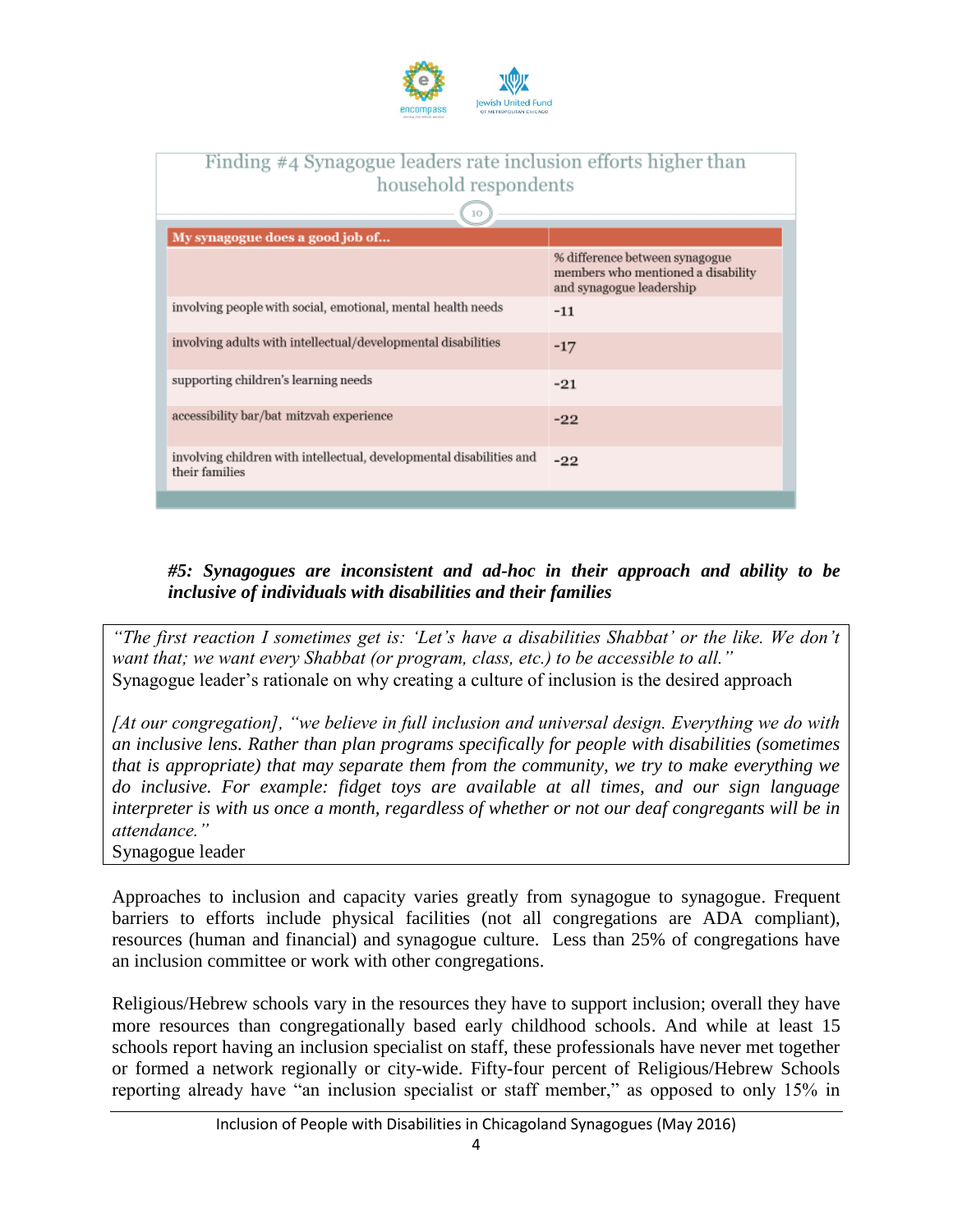

Early Childhood; 72% provide "teachers, tutors or support in an alternative environment" (46% in Early Childhood) and 73% provide "aides or shadows for children" (58% in Early Childhood).

Reform/Conservative/Unaffiliated synagogues reported that few of them "work with other congregations," (37% said they did), "have a committee/group focusing on inclusion," (26%), or even "offer programming targeted to adults with intellectual/developmental disabilities," (15%). Even in the limited cases of inclusion efforts, news of it was not reaching the unaffiliated community. In 6 out of the 7 statements regarding the provision of disabilities resources in the synagogue space, unaffiliated members most common response was that they simply didn't know what was available in their communities.

Congregations also differ in their knowledge and use of local and national resources. It was not just community members that did not know what is going on in the synagogue. Most synagogues were similarly not aware of what resources were out in the community or how to make use of them. Among the Reform/Conservative/Unaffiliated congregations, only around half reported accessing community resources such as JCFS (52%), JVS Chicago (60%), Keshet (50%) and other Movement Resources (40%); or promoted day camps (43%) and overnight camps with inclusion support (52%). The Orthodox/Chabad Synagogues reported even less use of community resources such as JCFS (29%), JVS (14%), day camps (43%) and overnight camps (43%) with inclusion support. Only Keshet was used by a majority of the eight Orthodox/Chabad institutions.

#### *#6: All synagogues state that they share inclusion as a value, and momentum exists to move these efforts forward, yet many do not know where and how to begin.*

*"It is our moral obligation and ethical responsibility to make everyone feel welcome and safe when they enter their own synagogues and another Jewish facility."* 

*"This is a high priority for us. It's important to us to have an expert help us assess what we are doing well, what we're doing poorly, and how we can improve."*

*"Our physical plant is prohibitive in this way [being accessible] and we are short staffed to attend to everyone's growing needs."*

Synagogue leaders are interested in strengthening inclusion efforts, moving forward on a congregational level and in some cases, regionally or city-wide. But even though a majority of synagogues view inclusion of individuals with disabilities as a shared value, how inclusion is approached – whether through the creation of separate or integrated programs,– varies greatly, along with the importance and urgency on it placed by leadership and the community

There are some isolated examples of networks of synagogues doing inclusion work and programming, crossing denominational boundaries. One example is HUGS (Health Understanding in a Growing Space), a coalition of 8 Conservative and Reform synagogues in the Far North and Northwest suburbs that holds separate worship opportunities that rotate among synagogues, and focuses on holiday celebrations. There are opportunities to learn from these models.